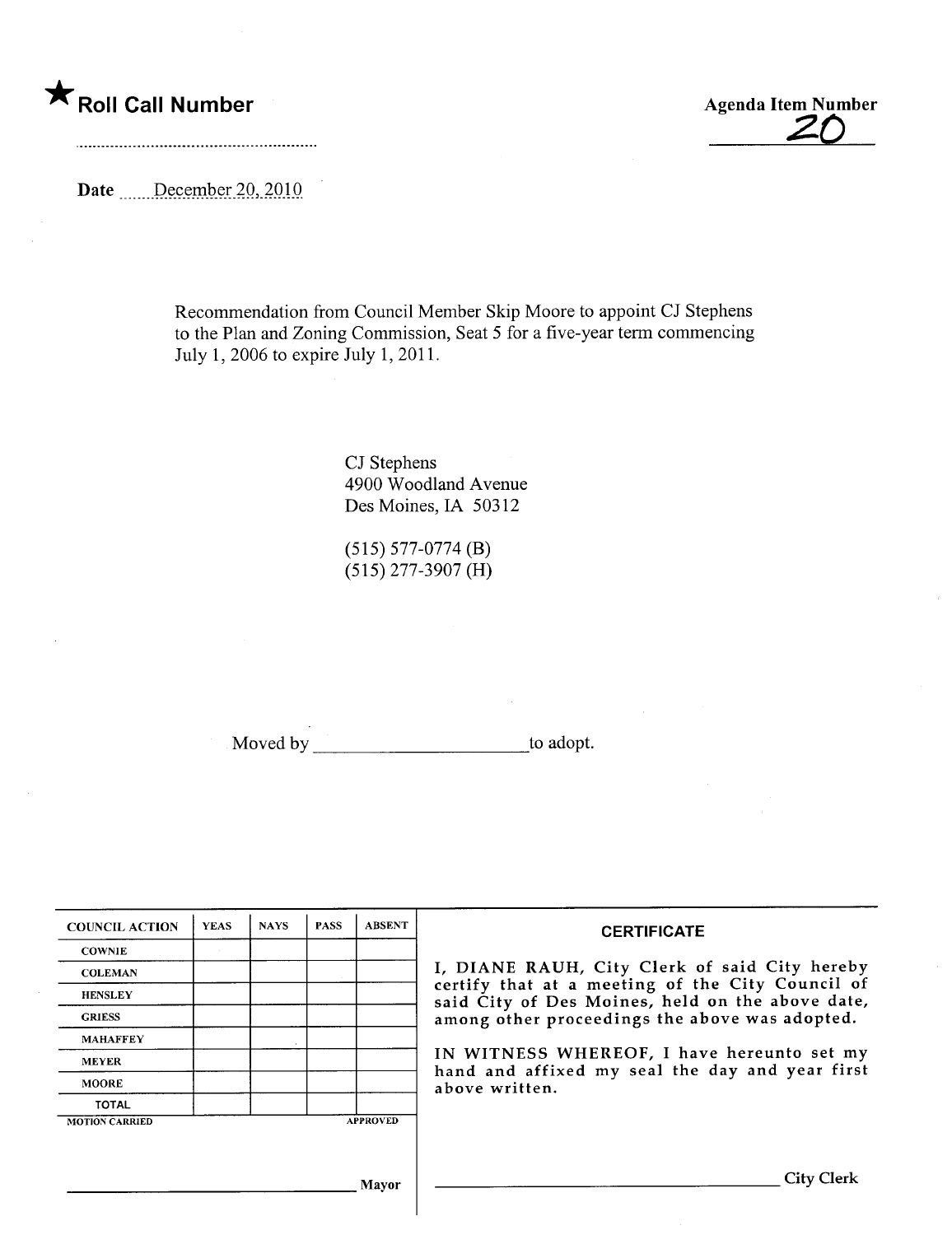Page 1 of 3

..,,...\_\_\_,,...\_\_.\_.,~\_\_,~c.....\_.".~,,\_......~\_..v"\_~"~'\_,""~~'\_\_\_\_\_N\_'\_"\_\_'''\_\_~"\_'\_''\_\_\_\_''''''

# $\overline{20}$ <br>Canney, Tammy L.

From: Rauh, Diane i. Sent: Tuesday, March 24, 2009 1:19 PM To: Canney, Tammy L. Subject: FW: Board Appointment Request

From: BoardAppointments@dmgov.org [mailto: BoardAppointments@dmgov.org] Sent: Tuesday, March 24, 2009 1:02 PM To: fostersdc@aol.com Subject: Board Appointment Request

## City of Des Moines Application for Appointment to Board, Commission, or Committee

The Constitution of Board Co.

First Name: CJ

Middle Name:

Last Name: Stephens

Prefix:

Address 1: 4900 Woodland Ave.

Address 2:

City: Des Moines

State: IA

Zip: 50312

Occupation: Citizen Volunteer

Occupation Duration: 10 - 12 years

Employer: self

Employment Duration: 25 yrs. corporate experience

Business Address 1: 4900 Woodland

Business Address 2:

Business City: Des Moines

Business State: IA

03/26/2009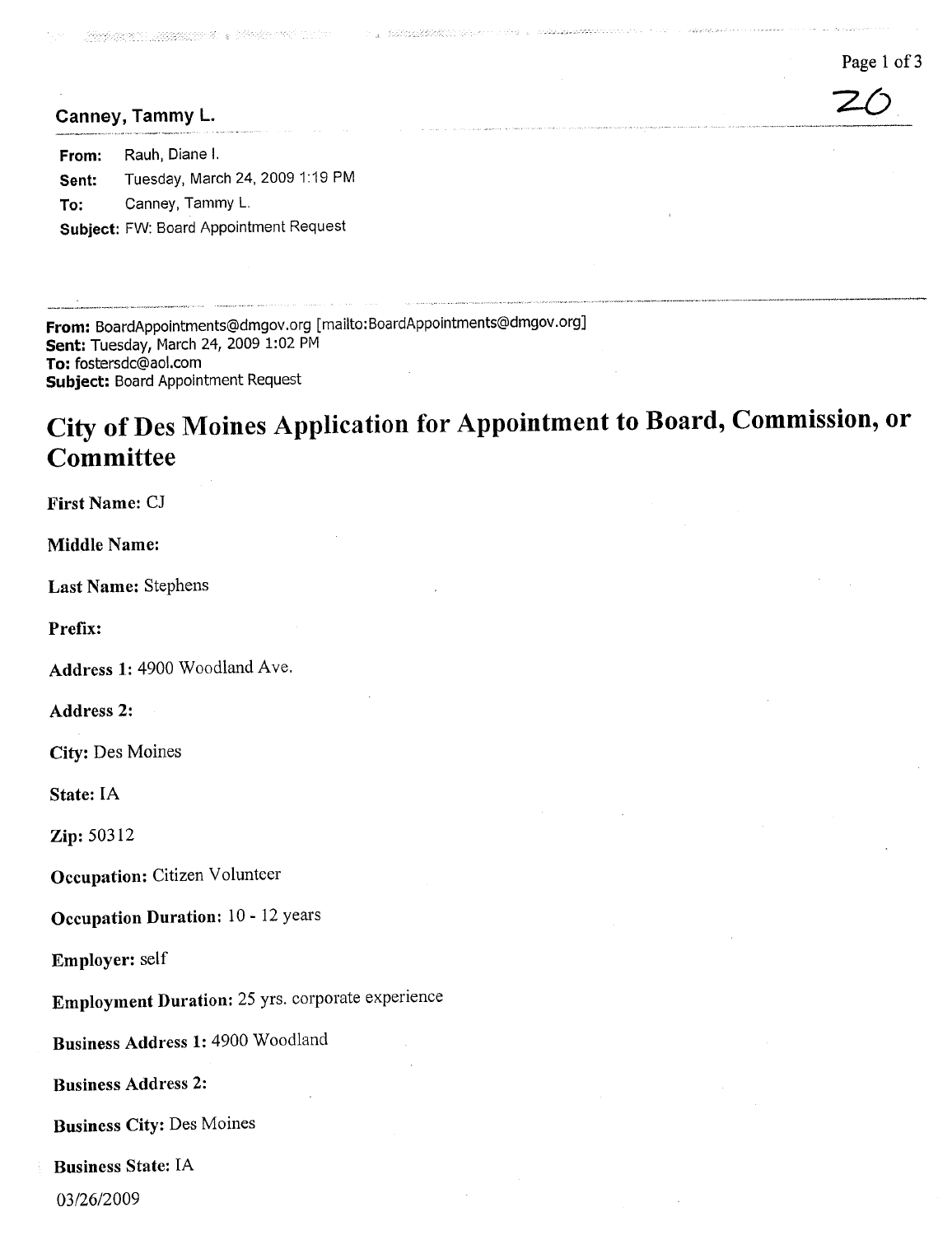**COMPANY COMPANY** COMPANY COMPANY

Business Zip: 50312

Business Phone; (515) 577-0774

Business Fax: () -

Residence Phone: (515) 277-3907

Alternate Phone: (515) 577-0774

Birth Date: 11/20/1941

Des Moines Resident: Yes

Ward; Ward 3

Residency Duration: 22 years

Registered Voter: Yes

Previous City Employment: No

City Employed Relatives: none

Prior Appointmcnts: No

List Previous Appointments and Dates: non-profits only

List Current Affiliations: WNA Board of Directors Waterbury Foundation, Chair DM Trees Forever Advisory Council Des Moines Art Center Chryslis Foundation Arbor Day Foundation Board of Directors Cornerstone Credit Union

Indicate other expcrienccs or skils which wil contribute...: 25 years Corporate Management & Leadership Self employed Financial Business Owner- 10 years Director Brenton Arboretum Founder Professional Womens' Network, Cedar Rapids, IA Extensive Travel Experience Certified Master Gardener ISU Centified Community Tree Steward Member Polk County Arborist Assoc.

Board 1: Park and Recreation Board

Board 2: Plan and Zoning Commission

Board 3: Water Works Trustees

Board 4: Airport Board

Board 5: Sister Cities Commission

#### Attributes

- . Citizen of Des Moines
- . Demonstrated interest in residential neighborhoods
- . Represents interest of Business, Non-Profit and Education community

#### Comments:

03/26/2009